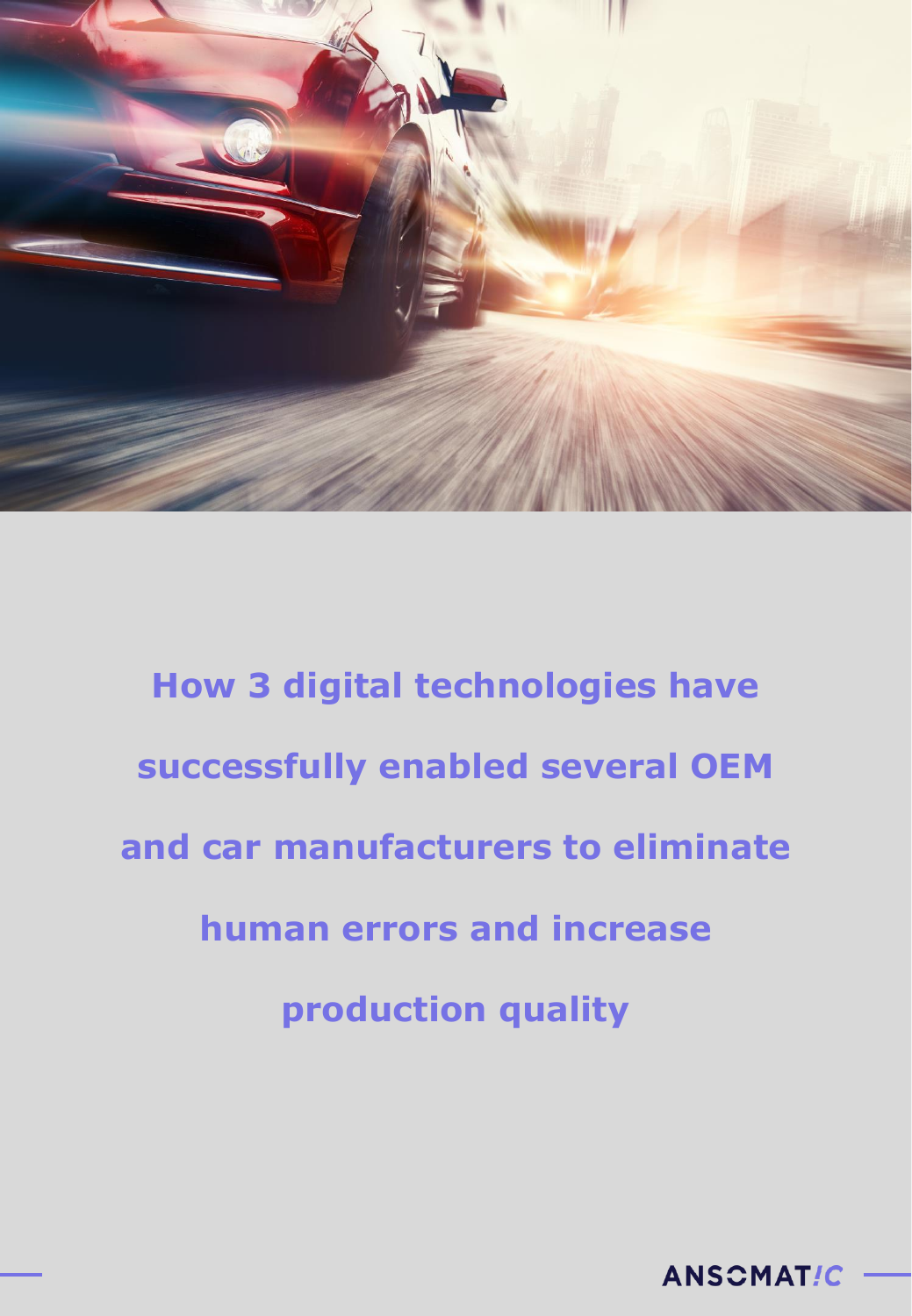## **3 Reasons why automotive manufacturing operations became so complex**

#### **From mass production to personalized production**

The pace of market change has been accelerating for years now. Driven by increased global economy, heightening customer expectations and faster product obsolescence. Additionally, alternative offerings and new technologies are gaining traction: electrical vehicles to hydrogen-fueled fleets to shared mobility.

In fact, car manufacturing is no longer simply about making a car with 4 wheels. Consumers demand for highly personalized products, tailored to their unique preferences. Consequently, auto manufacturers need to offer a greater variety of options in lower volumes. Meaning that manufactures must manage a wide product portfolio and an expanded list of parts and components all with different suppliers, lead times,… Needless to say that the result is an explosion of different processes and higher quality standards all adding to the overall production complexity.

#### **Growing labour shortage**

Labor shortages affect different industries but is causing great challenges in automotive too. Manufacturers are struggling to keep their plants staffed and are getting penalized when missing production deadlines. More worrying, labor shortages can even result in downed production lines and revenue loss. On top, operator groups are aging which means there is a growing skill gap between the younger and more experienced operators. Tough reality, manufacturers will need to capitalize on their exiting resources, and seek new ways to keep up the pace of growing consumer requirements.

#### **Growing complexity = growing mistakes?**

Mistakes are an inherent part of any process entering from various sources, but most common and unpredictable errors originate from humans. Human errors count for a huge part of all unplanned downtime. Factors such as skill gap, memory, alertness and fatigue all play a role. At the same time, there is obviously an intensified competition for consumer attention, resulting in more complex products and production processes.

#### **Need a little help?**

1

In a volatile and uncertain business context, it's mission critical for manufactures to improve agility and resilience of operations.

Fortunately, digital technologies can support in overcoming some of the challenges and help manufactures to reduce avoidable errors, increase operations performance and production quality.

In this white paper, you will get to learn the benefits of 3 innovative - but proven - digital technologies adopted by various OEM and car manufacturing leaders.



Digital Work **Instructions** 



Machine Vision



Augmented **Reality** 

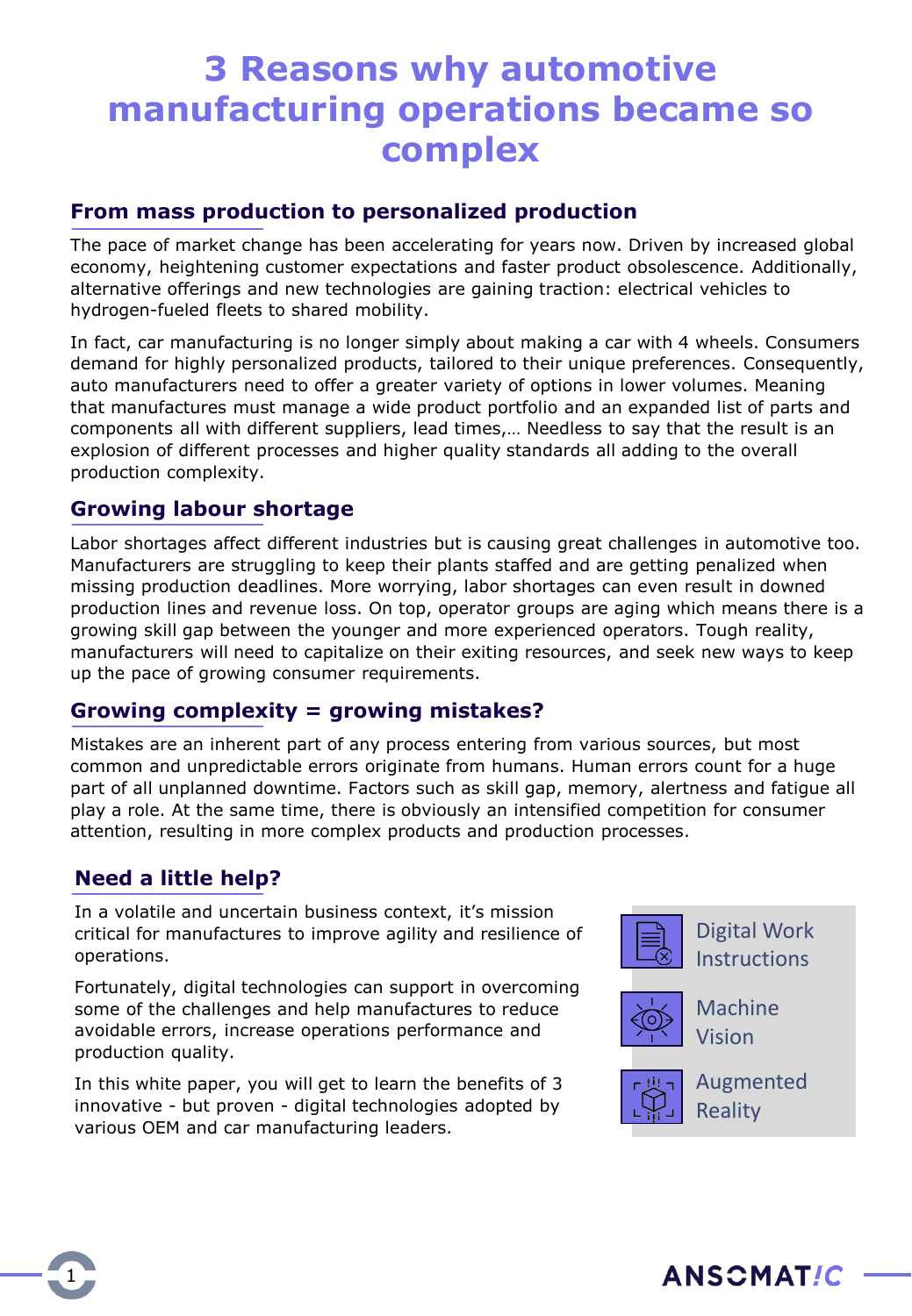## **Digital Work Instructions**

*Digital instructions provide operators with incontext information on a monitor and guide them through each step of the production chain.* 







## **Up-to-date instructions**

Paper-based instructions can easily get lost require revision and become obsolete. With digital-based instructions, you always have the latest and up-to-date version at hand.



#### **Comprehensive instructions**

Wrong understanding of instructions can have serious consequences. Digital work instructions are a proven productivity builder. Using images, video's, symbols, drawings, complex procedures are communicated in a more comprehensive way. Typically, these are built by more experienced workers to capture tribal knowledge leading to operator mindfulness and limits stress for younger, unexperienced operators.



### **Process optimization at your fingertips**

Digital work instructions are part of a continuous improvement approach. It becomes very simple to identify the relevance of each step and to suggest and submit changes. Following lean principle, it supports in empowering operators and translate their feedback into instant process changes.



#### **Central instructions library**

A central repository of all instructions allows to scale up to different workstations or sites enforcing consistent measurable standards at scale.



#### **Operator skill level**

User credential management bridges the skill gap between younger and aging operators. The process is tailored to the operator proficiency adding more (or less) detailed instructions depending on the skill level.



#### **Traceability**

Real-time data is collected to enhance traceability. All results are logged (time, torque,..) so everything you need to know about your operation is available to you: operator performance, torque results, step completion time, error rate,…



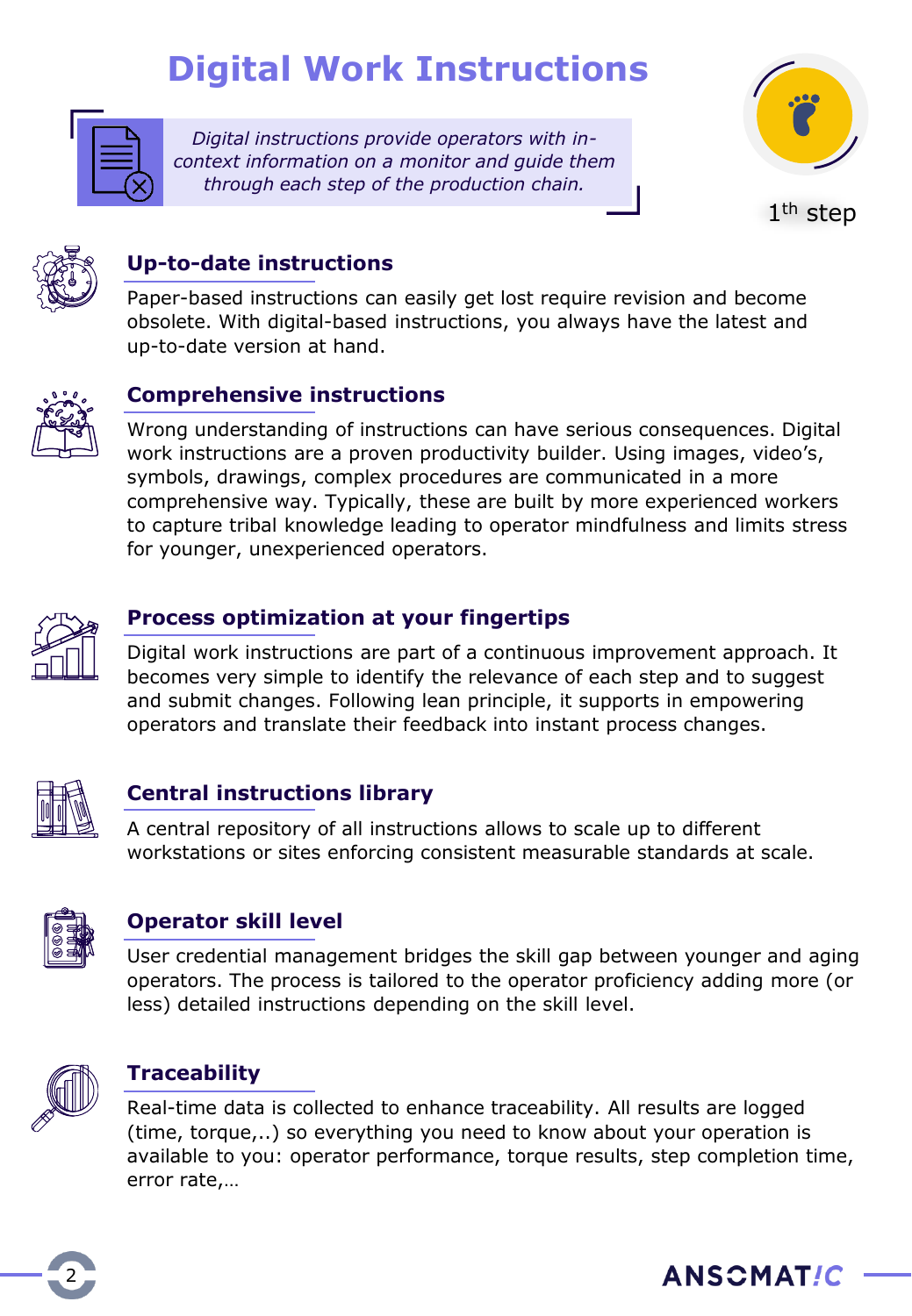## **Machine Vision**



A vision system with built-in AI capabilities can track and validate operator handlings, inspect products (shape, color, irregularities) and verify product position.



2<sup>nd</sup> step



#### **Monitor operators and eliminate human errors**

Despite having good intentions, some mistakes are almost inevitable, but the results can be disastrous. With vision, the accuracy of operations is drastically improved as manual actions are monitored by computer algorithms.



### **Reveal the invisible**

Not everything can be seen with the naked eye. Vision can help bringing this kind of information to the surface with good/no good assessment.



### **Detect errors at the source rather than downstream**.

The further a bad part makes it down the assembly stream, the more value it costs to be removed. Vision can detect errors at source and prevent flaws in base materials or malfunctions in components.



#### **Handle unlimited number of variants**

A vision system can easily identify the right variant component product, which occurs to be extremely powerful when components look very similar, making sure the right parts have been picked and assembled.



#### **Flexible manufacturing**

Unlike classic 3D sensor technology, vision systems can overcome imprecise part position and automatically adjusts when parts have been shifted.



#### **Automate annoying, repetitive tasks for the operator**.

Eliminate operator variance and fatigue from the equation by automating more dangerous, repetitive tasks so the operator can concentrate on more valueadded work.

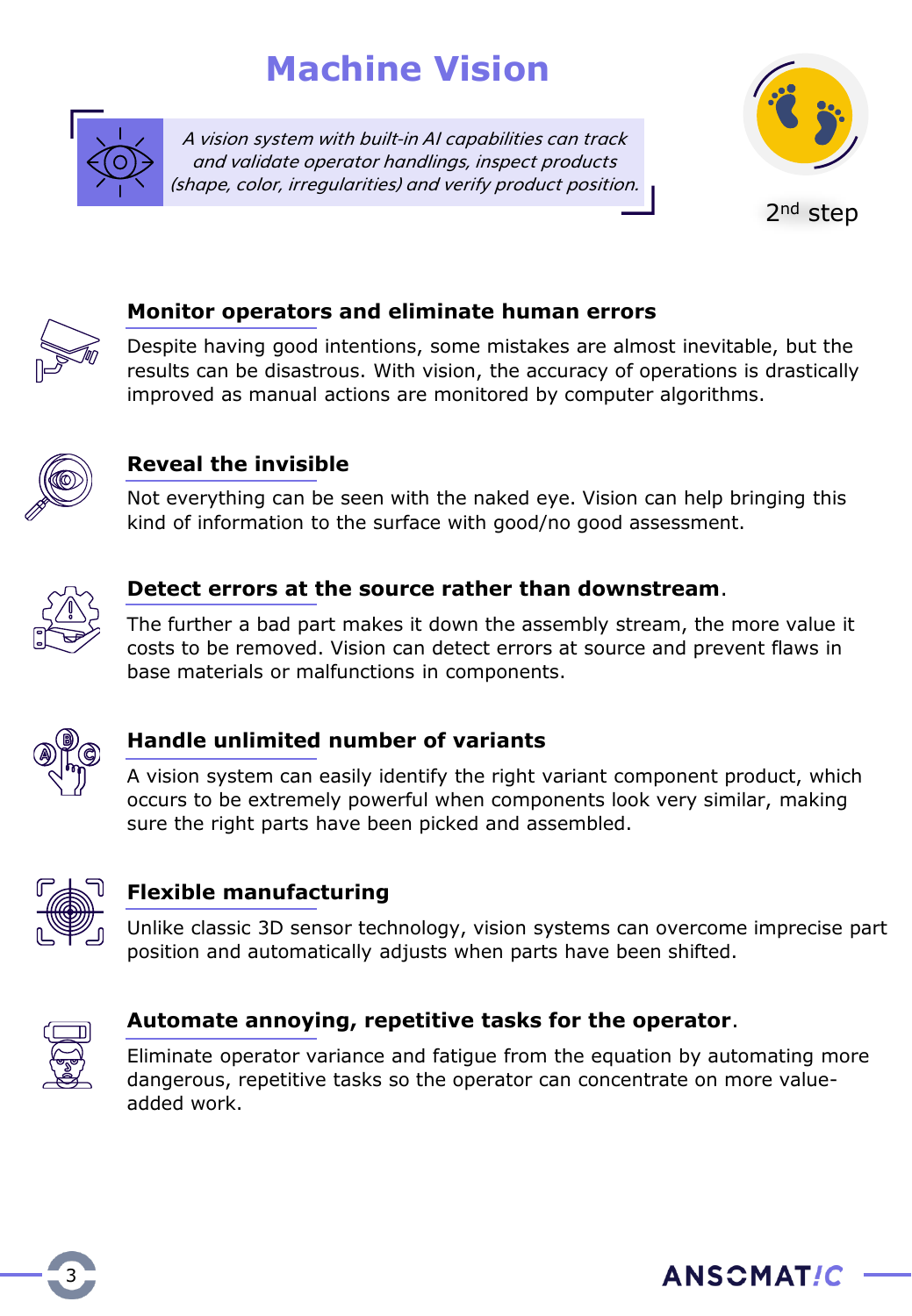## **Augmented Reality**



Projection-based Augmented Reality (AR) presents digital information in the physical world. It projects a virtual operating layer onto any work surface and guides operators through work. 3rd step





#### **Ultimate immersive experience**

In combination with vision, it's the ultimate process guidance for zero defects manufacturing. Operators just need to "follow the lights", and as a result work faster and smarter.



## **Ease training-on-the-job**

Rather than pulling operators into artificial classrooms, manufacturers can organize training right on the shopfloor. The benefits are huge: learner confidence is increased, new processes are successfully executed, operators need less supervision and training time is drastically reduced.



### **Visual learning**

People are visual learners. Visuals are universal and tell more than a thousand words. On top, visual information sticks better as graphics draw the attention. Thanks to AR complex tasks become more comprehensive and accessible to anyone.



## **Establish better and more prompt interaction level.**

Operators get better equipped to respond to challenging situations. Corrective actions are visually presented in front of the operator.



## **Performs hands-free**

In many cases having both hands available is required. Once the operator has executed a task in the correct manner, the processes continuous automatically. There is no need to consult information away of place of work, which is just prone to error.



#### **Providing a distraction free environment**

People are easily distracted and of course it's hard to stay focused 24/7. As there is no need to consult information elsewhere, operators keep human eyeballs on the job.